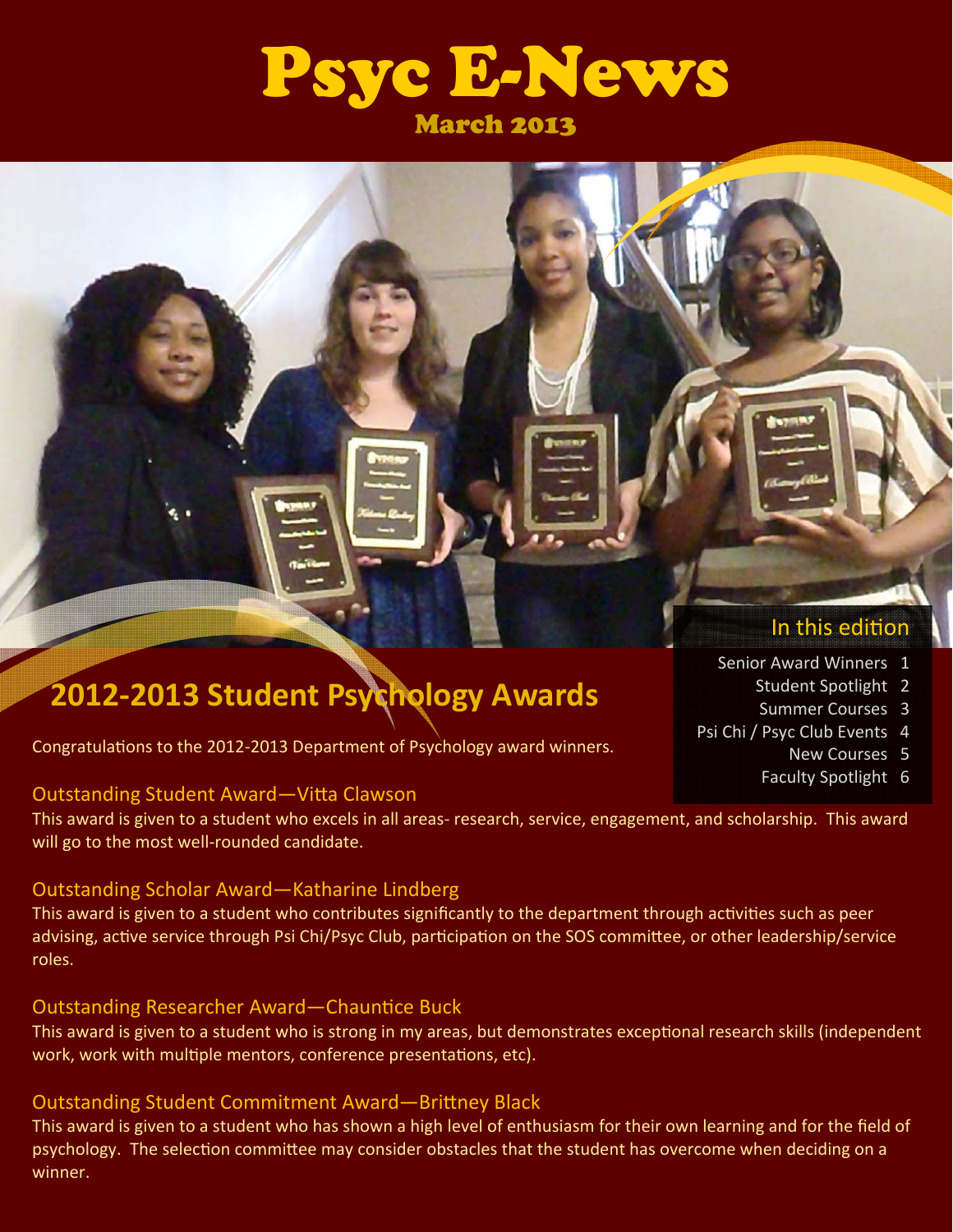## **Student Spotlight—Ainsley Hebert by Angel DiDomenico**

Ainsley is a senior psychology major graduating in May. She started out in photography and then switched to biology before finally settled on psychology. Ainsley says she enjoys psychology because it is a happy medium between her first two majors: photography and biology. She describes the faculty as helpful and easy to talk to and says they are her favorite aspect of the Psychology department. She says they really do care about their students and desire to help them do their best.

The classes Ainsley has most enjoyed are Positive Psychology and Research Methods. She enjoyed Positive Psychology because the class dealt with mostly undressed topics. She said the topics are relevant to college students by discussing feelings and concepts that most students deal with everyday.

Currently, Ainsley is taking PSYC 463, a capstone course that involves interning within the community. She interns at The Center for Psychiatry at Piedmont Medical Center two days a week. The Center provides short‐term treatment in an inpatient facility.

Ainsley has observed the process from entrance evaluations to group therapy sessions to treatment teams where a team of professionals come together to make a treatment plan and discuss discharge plans. She appreciates this internship because it "keeps her on her toes."

Because of this internship, Ainsley has decided to pursue a Master's degree in Social Work so that she can continue to work in the mental health field. Though she ultimately desires to teach psychology at a university, this internship has been important to her understanding of mental illness and how to interact and relate to people with a mental illness.



**"Psychology allows me to be creaƟve while sƟll allowing room for science."**

**"I enjoyed research methods because it gave me a new way to be creaƟve that did not involve art."**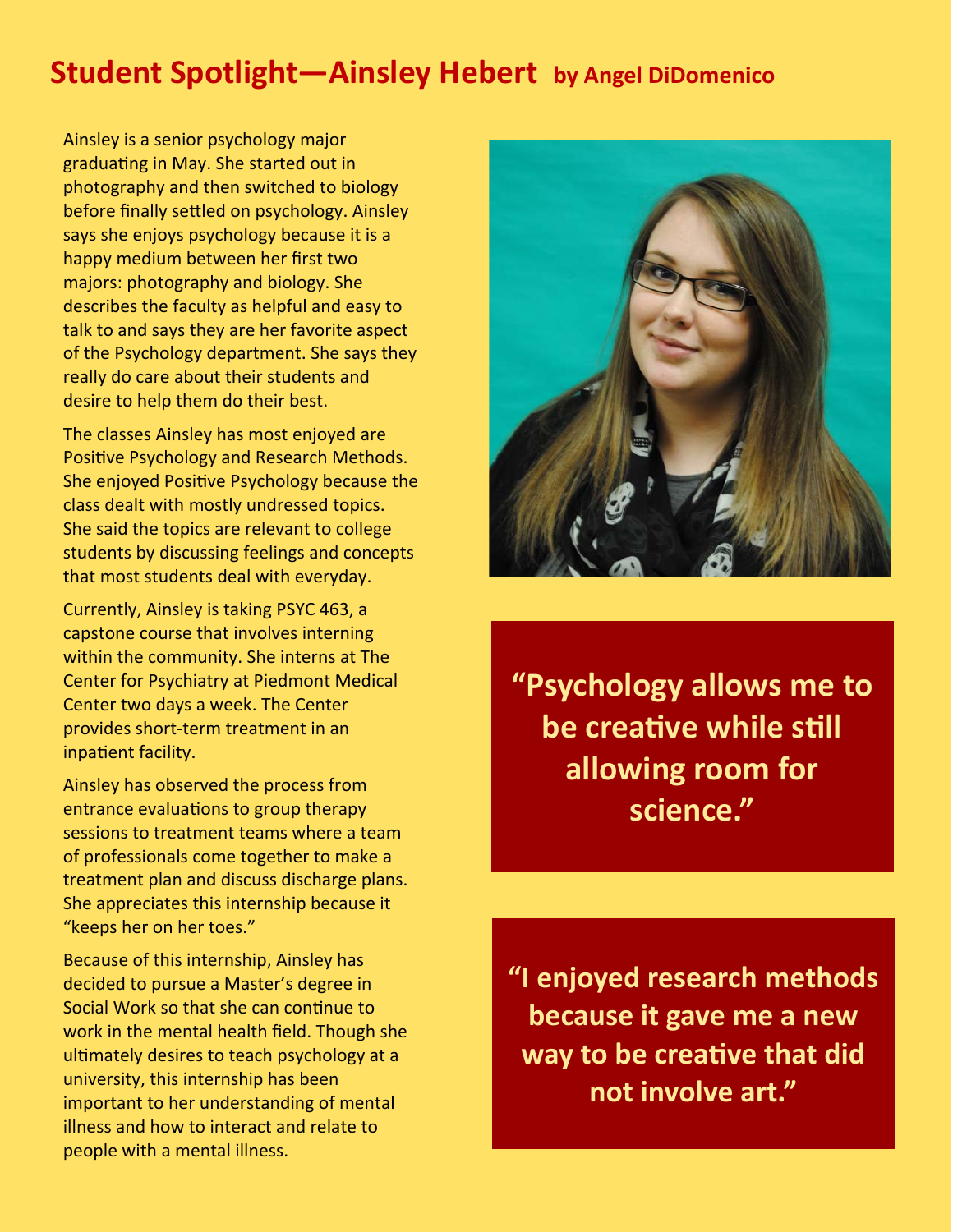

### **Reasons to take summer courses**

#### **To Get Ahead**

Sometimes students want to get a jump on the next year's classes and can do so in the summer, when they can concentrate on one or two classes at a time.

#### **To Catch Up**

Sometimes students had to drop a class or didn't do well in a class during the previous year, and they want to use the summer to catch up to keep scholarships and maintain progress toward graduation.

#### **To Try A New Subject Matter**

Sometimes students just want to get their feet wet in a new subject area, and the summer is a great time to do so when many classes are a bit more relaxed.

#### **To Get Credit While Also Working**

This summer, Psychology offers two courses online so that you can work, maybe even at home, and still make progress toward your degree. Students can choose between taking 10 weeks to complete the classes or finishing early and enjoying the rest of their summer.

# Thinking of

# Summer Classes?

#### **Psychology 101—General Psychology**

Session A - Dr. Hayes, MTWHF 9:00 - 11:40 Session B ‐ Dr. McKemy, Online Session D ‐ TBA, MTWH 2:30 ‐ 4:30 Introductory survey of the field of psychology.

#### **Psychology 206—Developmental Psychology**

Session D ‐ Dr. Brown, MTW 9:00 ‐ 11:40 A survey course of theory and research examining the changes and consistencies associated with development from conception to death. Infancy, childhood, adolescence, and early, middle, and late adulthood will be examined.

#### **Psychology 301–Statistics**

Session A ‐ Dr. Ritzer, MTWHF 9:00 ‐ 12:20 Study of descriptive and inferential statistics as they apply to the behavioral sciences.

#### **Psychology 302—Research Methods**

Session C ‐ Dr. Ritzer, MTWH 9:00 ‐ 11:50 Study of the scientific methods used in research including an opportunity to conduct research.

#### **Psychology 305—Social Psychology**

Session D ‐ Dr. Collins, MTWH 1:00 ‐ 3:00 Examination of the intrapersonal factors that influence human social behavior.

#### **Psychology 313—Abnormal Psychology**

Session C ‐ Dr. Reiland, MTWH 1:00 ‐ 3:00 Introduction to the disorders of behavior.

#### **Psychology 314—Theories of Personality** Session B ‐ Dr. McKemy, Online

Introduction to the theories of personality.

#### **Psychology 409—Principles of Learning**

Session A - Dr. Sleigh, MTWHF 2:30 - 5:10 Review of the theoretical concepts and major variables relevant to animal and human motivation and conditioning.

#### **Psychology 510—Behavior Analysis and Behavior Change** Session A ‐ Dr. Sleigh, MTWHF 2:30 ‐ 5:10 Study of application of behavior management techniques in educational, clinical and domestic settings.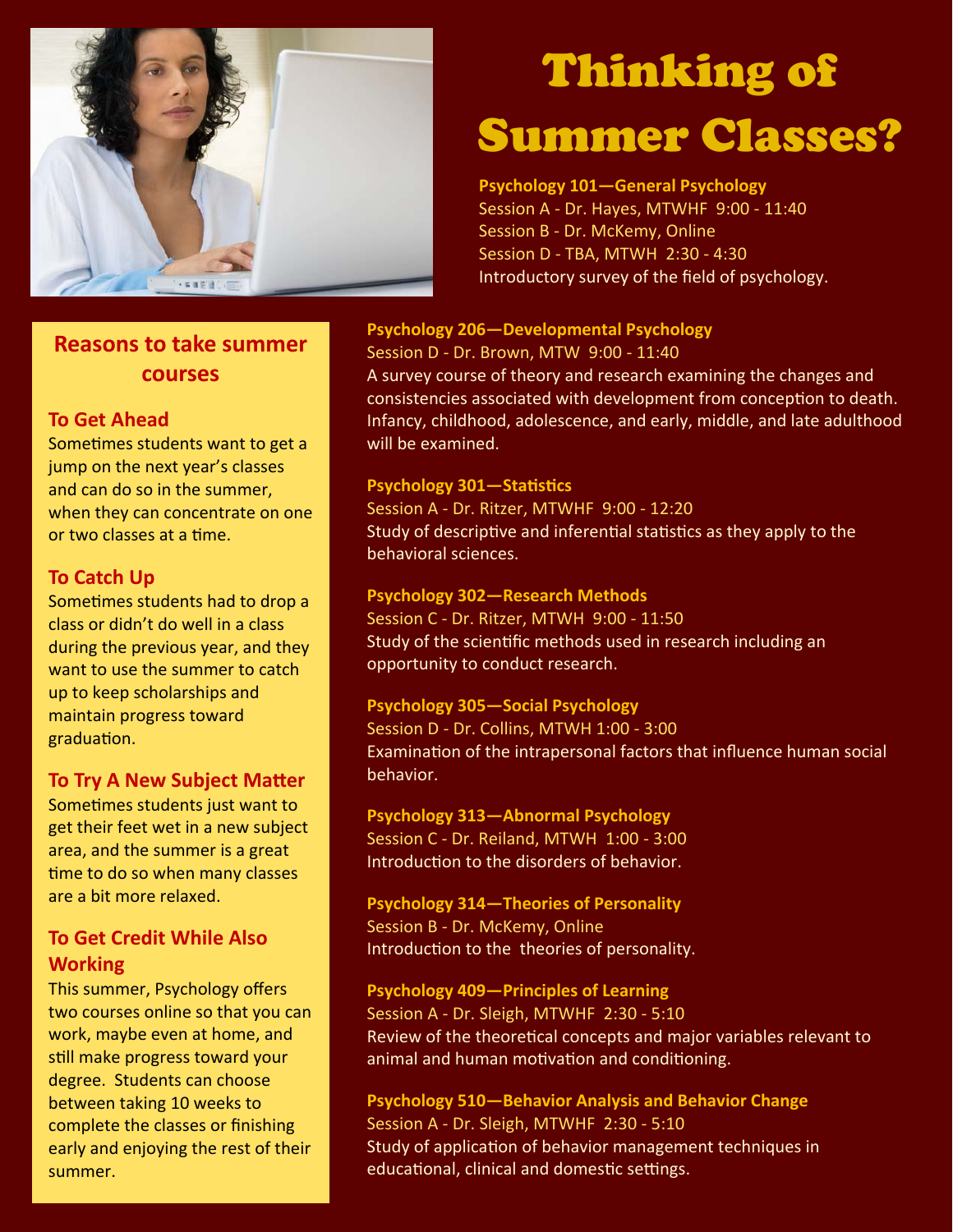## **Join the Psychology Club! By Angel DiDomenico**





If you want to become more involved in the Psychology Department then the Psych club is the place for you.

Psych Club has been involved in different service projects, most recently, a toy drive for The Hope House.

Last semester meetings included icebreakers to help us get to know one another better, snacks, a Halloween trivia game with prizes, and a presentation on PSYC 463- the capstone internship class.

This semester we are meeting February 12<sup>th</sup>, March 26<sup>th</sup> and April 16<sup>th</sup> all at common time in Kinard 101.

Join us as we discuss opportunities for upcoming service events and other fun activities.

April 16<sup>th</sup> will be the annual Psych Bowl, where we team up and face off. Not only do we have the opportunity to show off what we know but we also get to win great prizes!

More information about Psych club is located on the Psych club/ Psi Chi bulletin board near the office suite.

### **Nominate Your Favorite Research Faculty Mentor by Natalie Hyland**

The Outstanding Undergraduate Research Faculty Mentor Award is for the college of Arts and Sciences. It is up to us students to vote for our favorite faculty mentor! Our vote is the primary deciding factor in who wins this award. The recipient will receive a small plaque and some money! Last year's recipient, Dr. Rusinko, is in the math department. However, we have lots of great psychology faculty members. Remember, even being nominated for the award is an honor so be sure to vote soon!

The rules for nominating someone are simple. You must provide

- information such as your name, year in school, and e-mail address
- how long you have worked with your mentor
- scholarly products that have resulted from your work with this faculty mentor (e.g., a presentation or publication)
- A statement of 500 or fewer words describing how your faculty mentor has helped you in some, or all, of the following ways:
	- Academically
	- Professionally
	- Personally

In other words, why do you believe that your faculty mentor is deserving of the Faculty Undergraduate Research Mentor Award? Please provide examples to support your points. These details will be the primary information used to determine the award's recipient.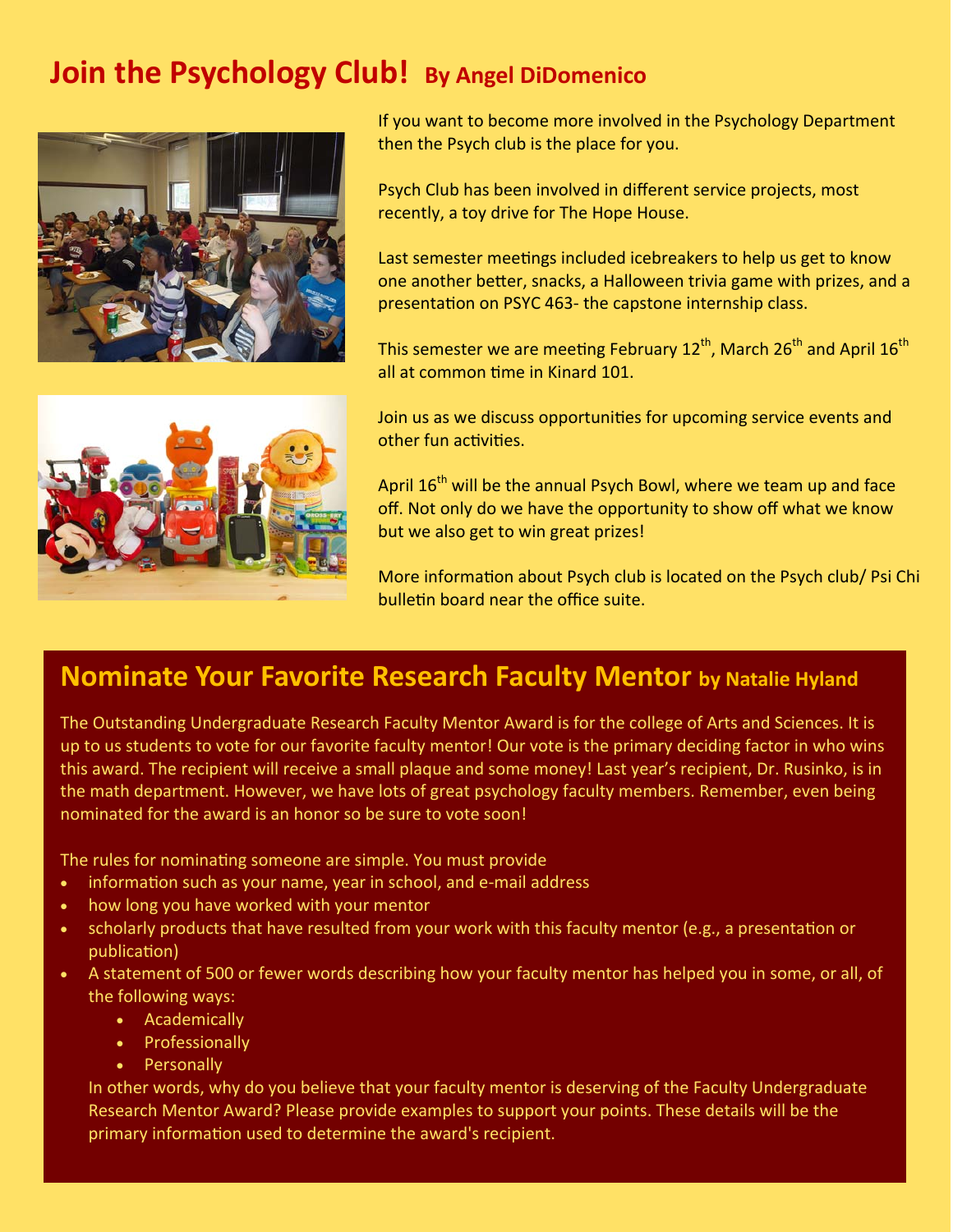# **Two Special Topics Courses Become Regular Courses**

# **Positive Psychology**



Psychology has long focused on mental illness, criminal behavior, and why all sorts of negative things happen. In the 1990s, some psychologists began researching more on why positive things happen.

Positive psychologists focus on four topics:

- 1. Positive experiences
- 2. Enduring psychological traits
- 3. Positive relationships
- 4. Positive institutions

If you're interested in this more positive spin on psychology, consider taking Positive Psychology, offered each spring semester.



# **Psychology of Aging**



What are the realities of growing older? Does it have to be lonely and fraught with illness and Alzheimer's? No, actually many older adults are living longer with good health and vitality.

Do you want to understand your parents and grandparents better? Do you want to plan your own aging process so that you have as much health and wellness as possible?

With a growing older population, it's likely you'll work at least some with older adults. If you'd like to increase your competence with accurate information, consider taking Psychology of Aging, offered each fall.